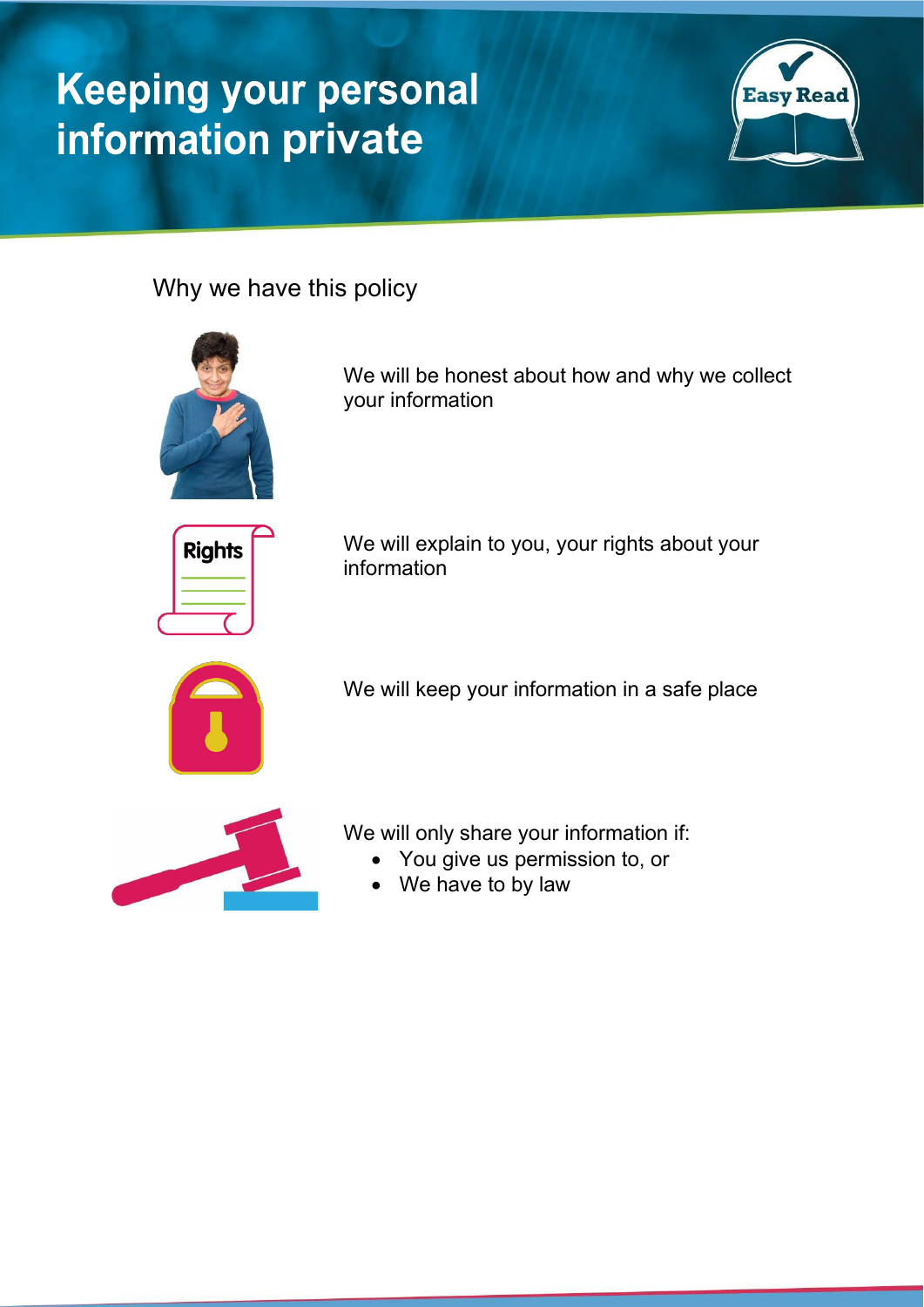#### What is personal information?

Personal Information includes your:



• name and date of birth

- 
- address, telephone numbers, email addresses
- bank account details

It also includes sensitive information about:



• your health records and health services

• your religious beliefs and practices

Page 2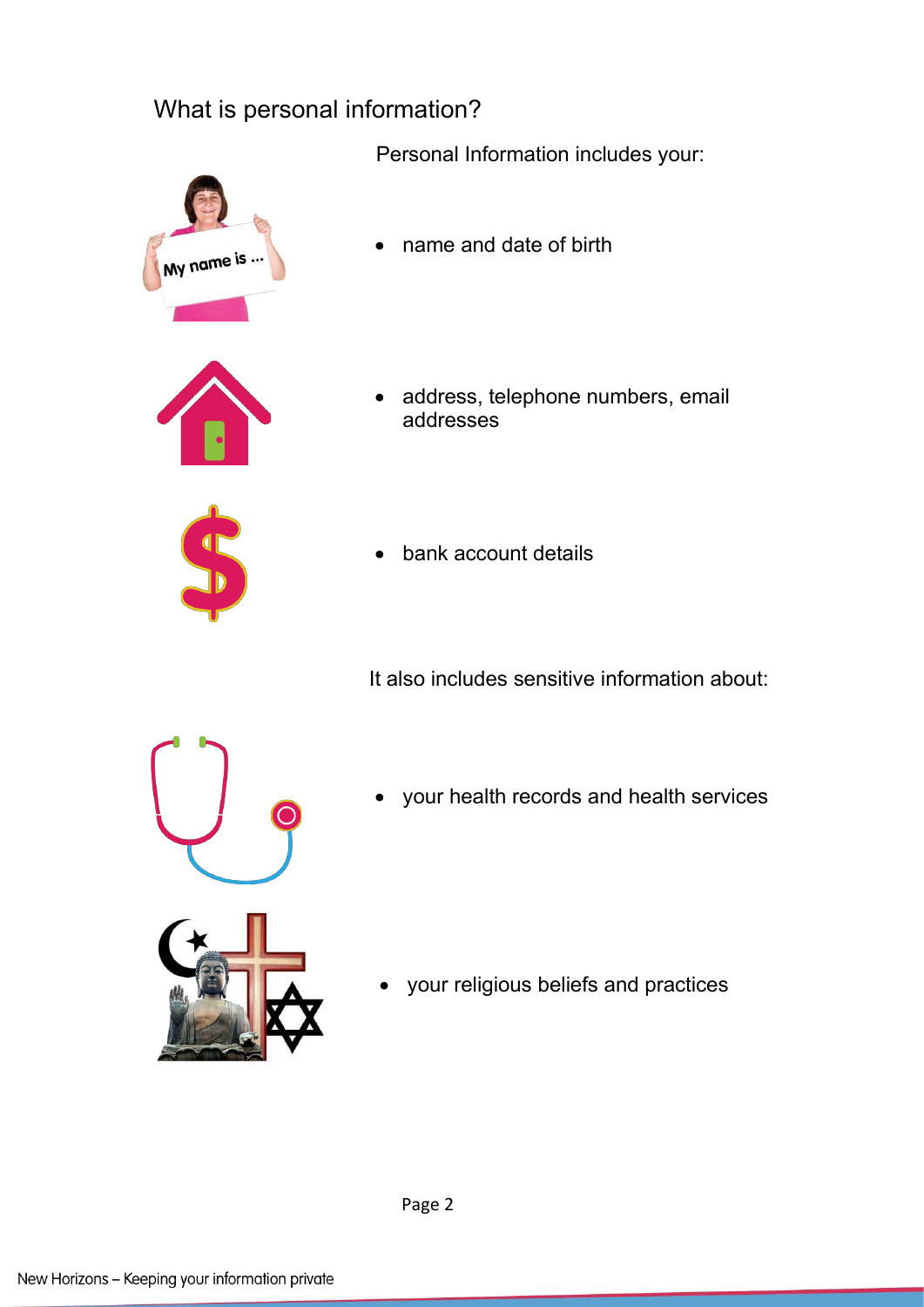

• political opinions you might have



• your cultural background



• the health of your family



• whether you have a criminal record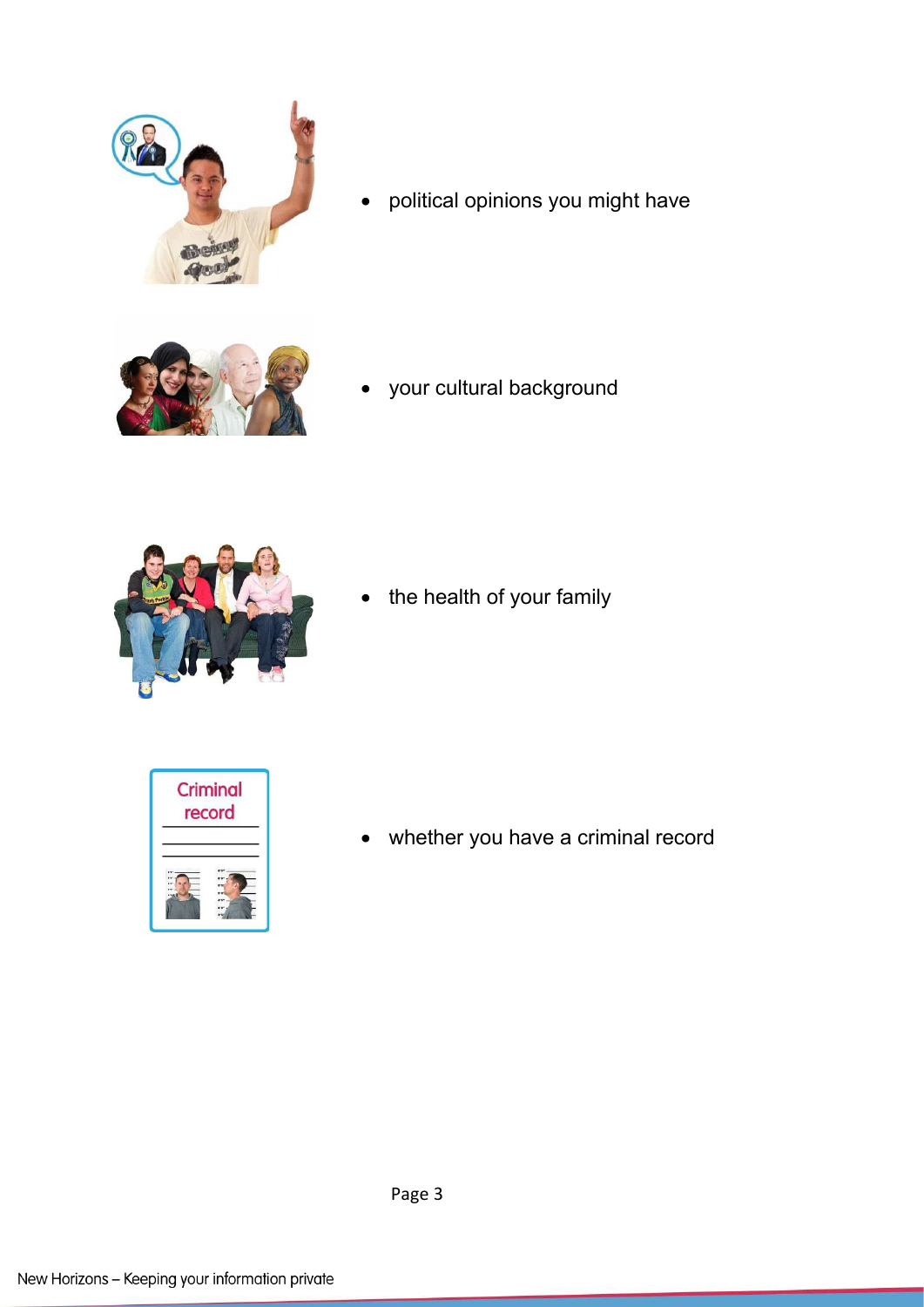

This information is kept private so that it does not cause discrimination or embarrassment to you or your family. Discrimination is when you are treated unfairly

because of your race, belief, sexuality or disability.



Your personal information is protected by the law. This law is called the *Privacy Act 1988*.



We can only collect this type of information if you allow us to or we are permitted to collect it under the law.



You do not have to give us your personal information.

But, if you don't provide it, we might not be able to offer you the right service and supports.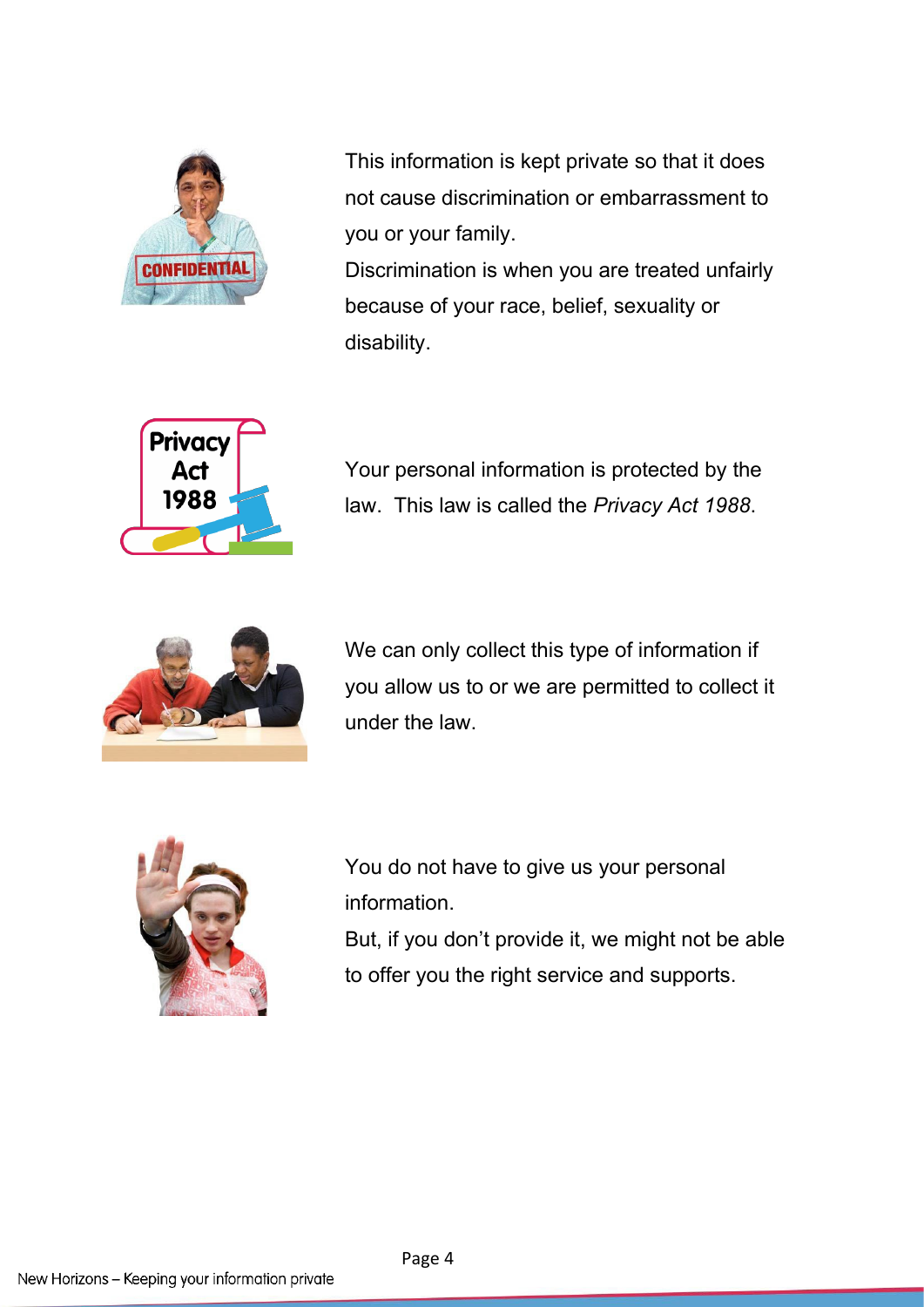## What you can expect from us



We will explain what we do with your information

Complaint



We will also explain how you can make a complaint



We have interpreter services if you need help understanding

**Contract** 



Our staff will protect your information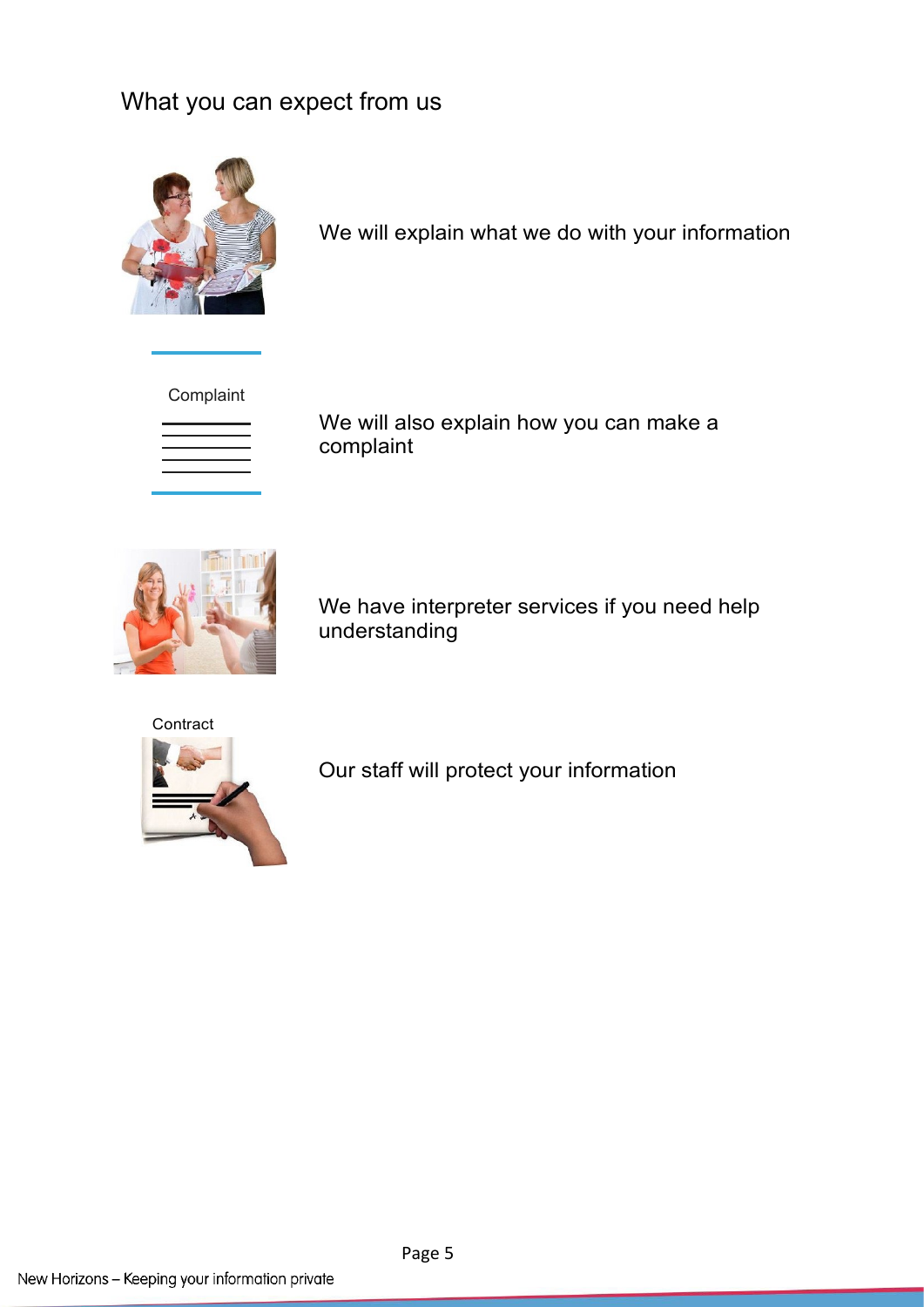#### How information is collected and used



We collect your personal information if we need to use it for:

• managing a complaint



• organising services and programs outside of New Horizons



• deciding the best kind of support for you based on your personal needs



We collect this information directly from you or from your legal guardian



Sometimes we can collect this information from the government or other organisations that you receive support from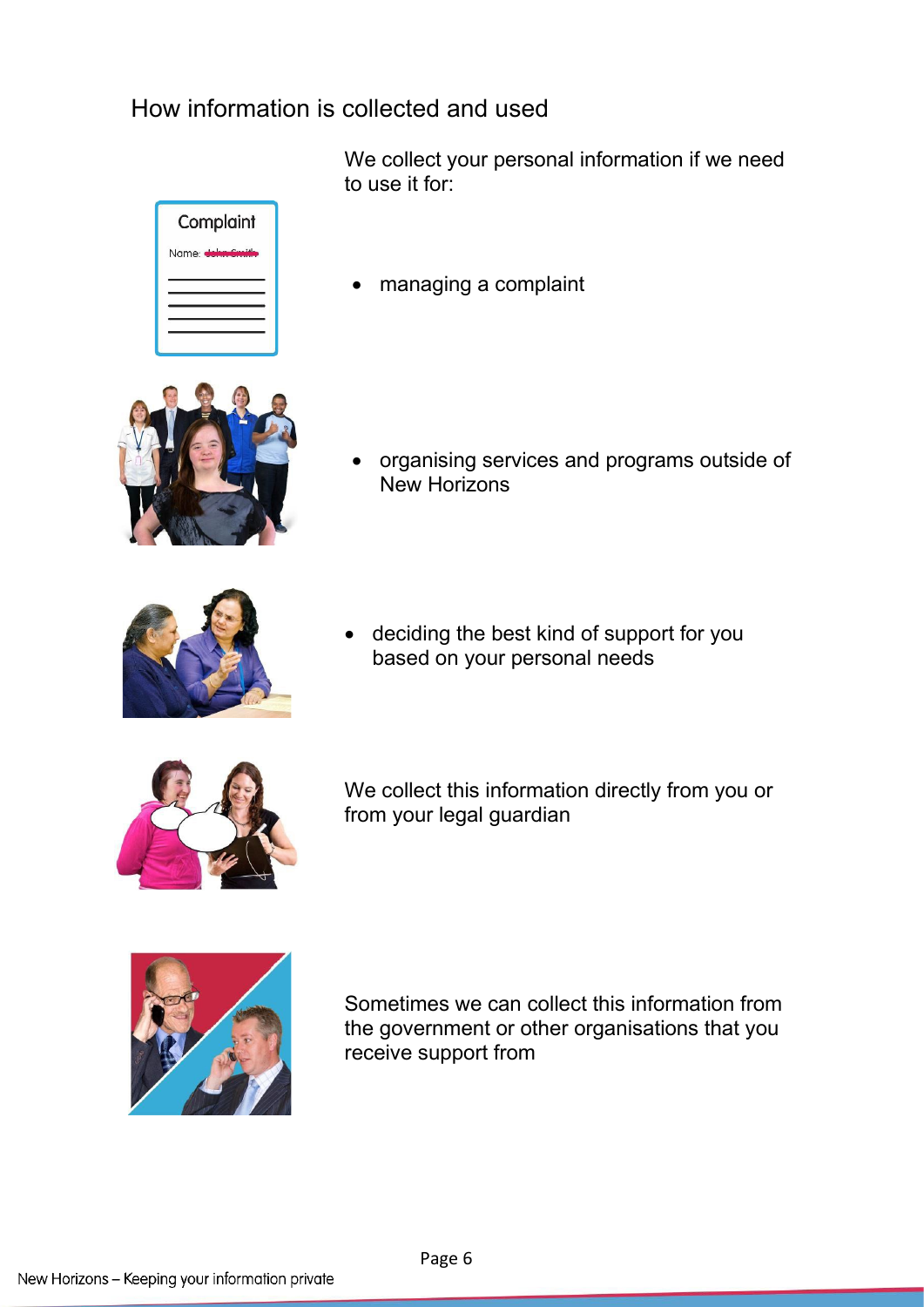### Sharing your information with other people



We might need to share your information with other people so you can receive our services.



There is a Customer Consent form that we will ask you to sign when you start receiving services from us.



The Customer Consent form will explain:

Who we get your information from;



Who we give it to.



Sometimes we have to give your personal information to other people or organisations, even if you say that this is not ok.



This only happens if we think that someone is not safe or because we believe someone has committed a serious crime.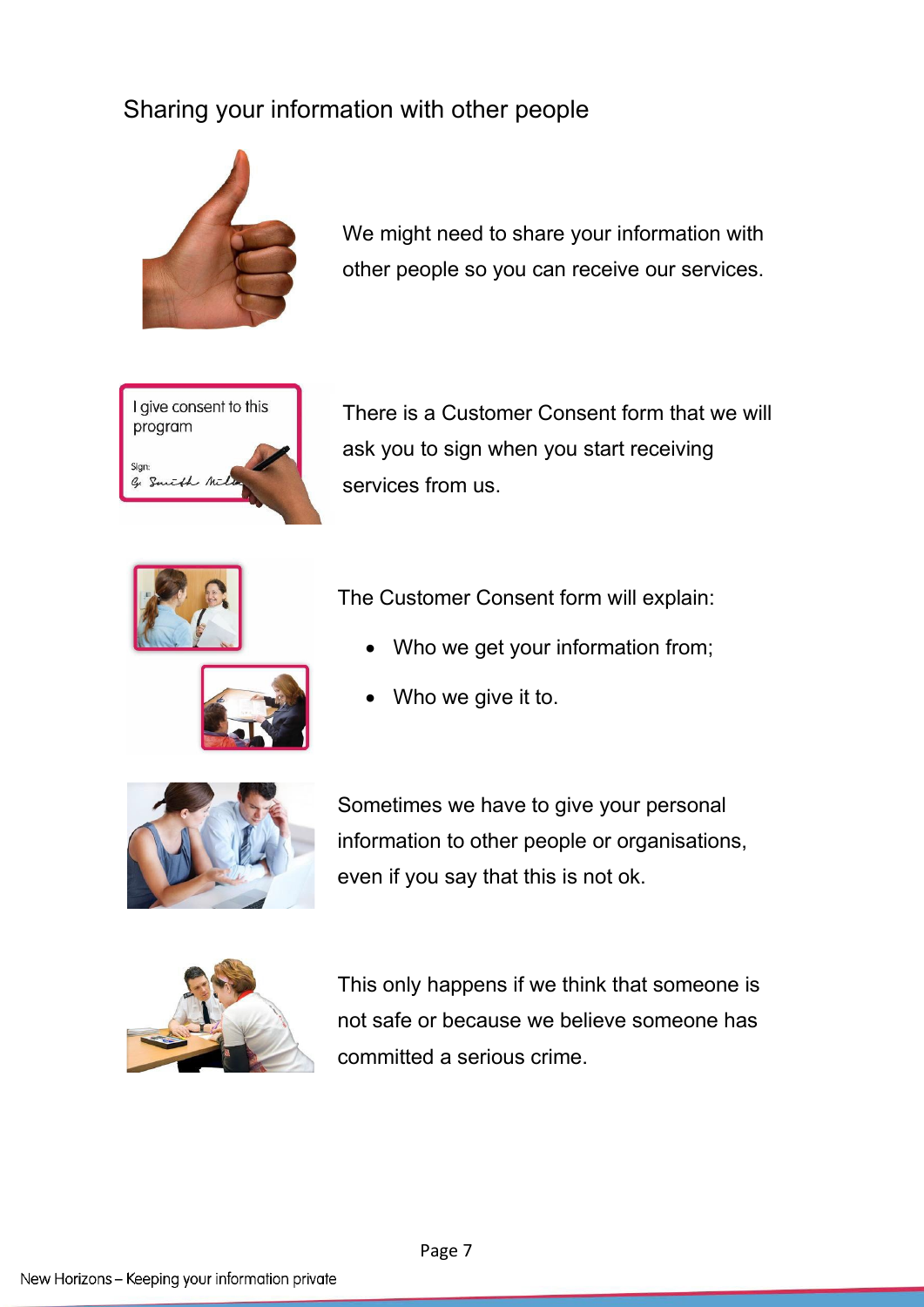#### How we protect your information



We have a lot of practices in place to make sure that your information is safe.

We keep filing cabinets locked.

We have strong computer protection.



If we believe your personal information has been lost, stolen or improperly disclosed and we think it is likely to cause you serious harm, we will tell you about it.



When you no longer use our services, we keep your information for as long as we have to. Then we delete it.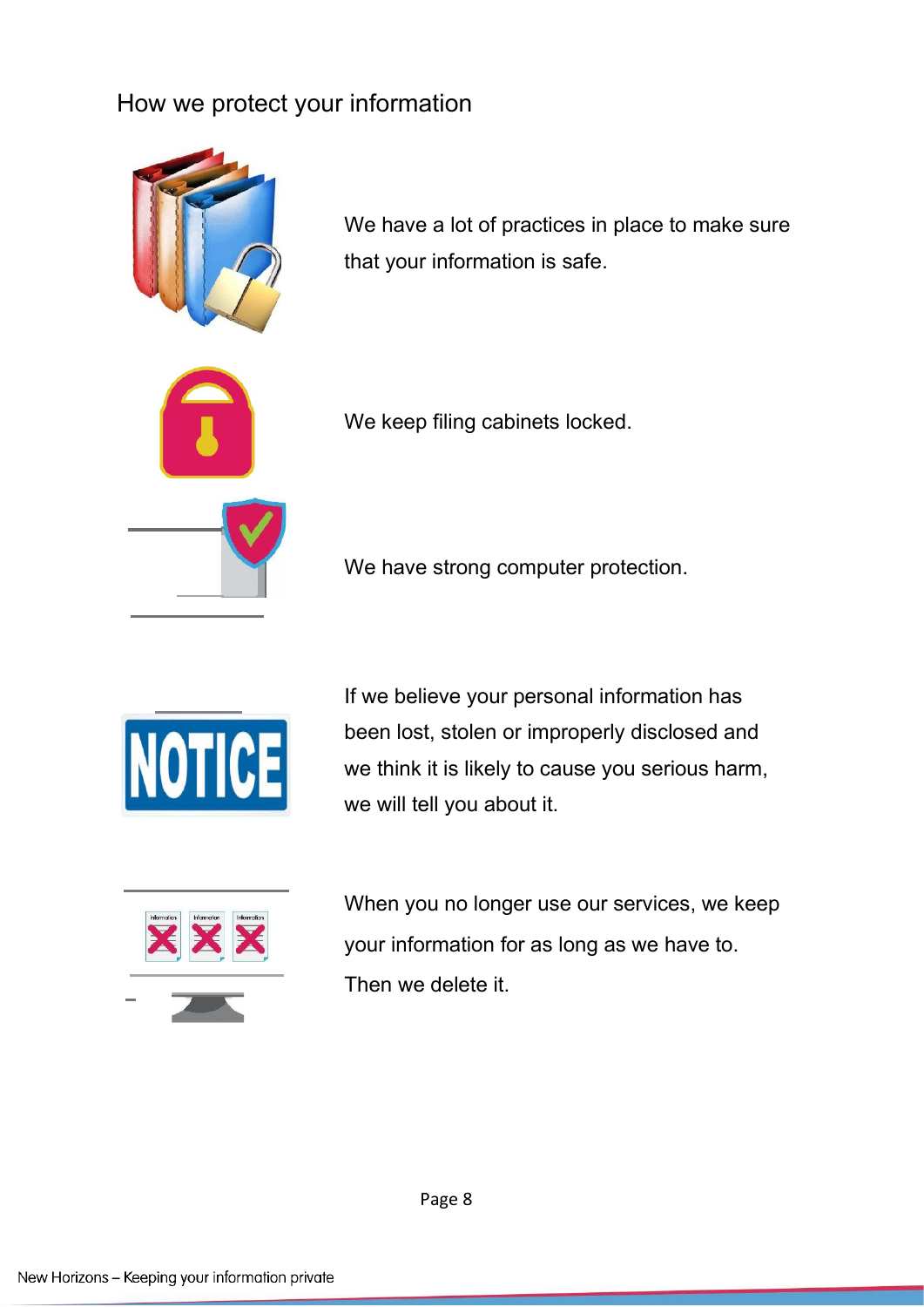#### Accessing your personal information



If details about your personal information changes, please let us know.

For example, we need to know if you have a new address orif youchange your phone number.



If you want to access your personal information, you can contact the Privacy Officer of New Horizons via the contact information listed on the next page.



You will need personal identification to access your information.



Sometimes you will not be able to access your information.

We will let you know this in writing, and explain the reasons why.